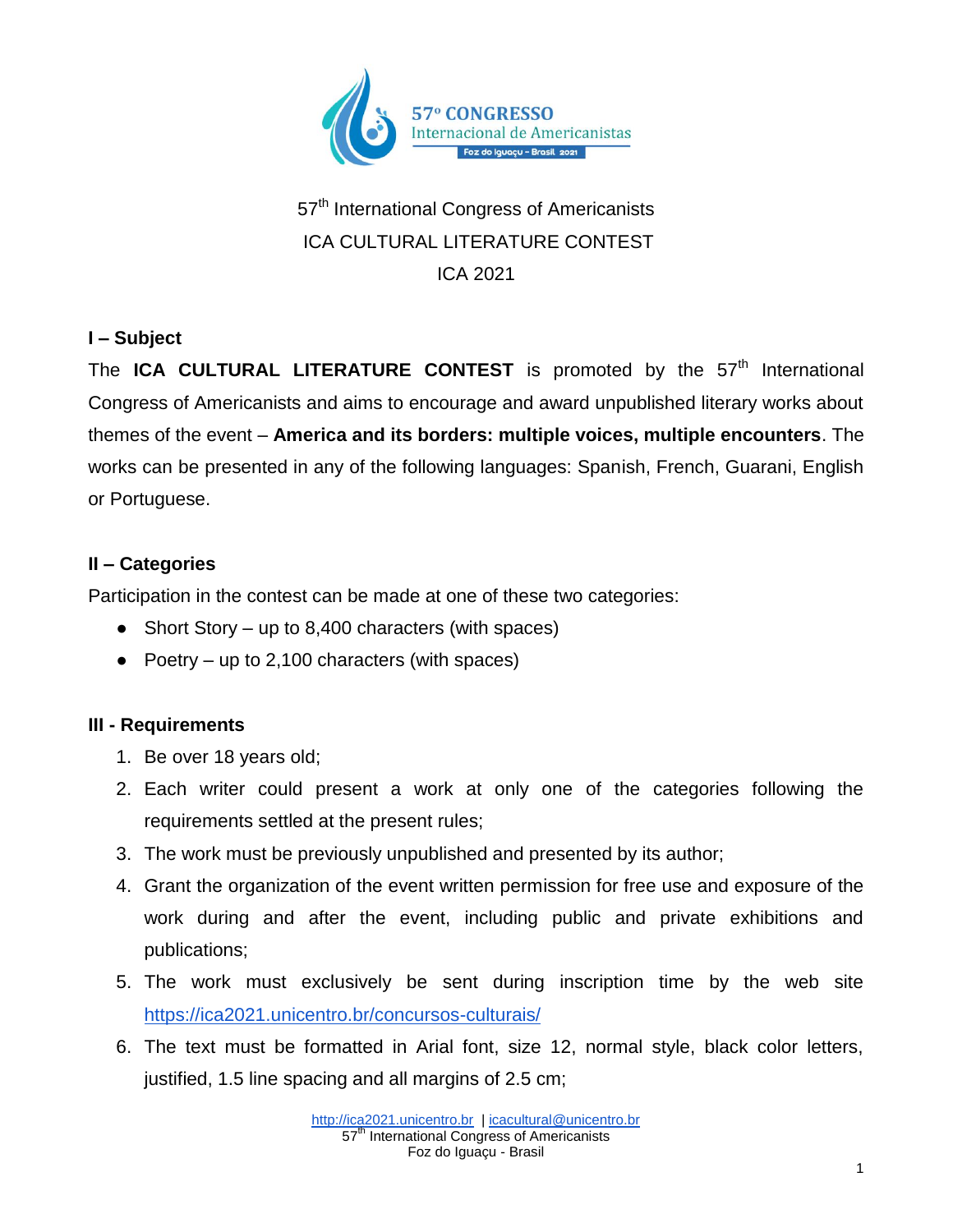

- 7. The work must be submitted in both .DOCX and .PDF format. Files sent in other formats will be rejected;
- 8. Agreed with the authorization box of Terms and Conditions regarding the copyright and originality certification;
- 9. Text must be submitted without illustrations, graphics or any images type, footnote neither numeration;
- 10.Submissions out of parameters settled above will not be considered.

#### **IV – Schedule**

- $\bullet$  Contest release: July 18<sup>th</sup>, 2020
- Entries: July  $18^{th}$ , 2020 to March  $14^{th}$ , 2021
- Analysis and selection: March 15<sup>th</sup> to May 16<sup>th</sup>, 2021
- $\bullet$  Results announcement: May 17<sup>th</sup>, 2021
- Award ceremony: July  $22^{th}$ , 2021

#### **V – Evaluation criteria**

- 1. The works will be reviewed by a specific Judging Committee defined by the Organizing Committee of the 57<sup>th</sup> ICA 2021.
- 2. The criteria for analysis and selection of the winner will be based on literature merit, decided by the judging committee;
- 3. The decisions of the Judging Committee will be sovereign, without possibility of appeal.

#### **VI – Results and Award**

- 1. The top three places in the classification for literary merit will be awarded for each of the two categories. An honorable mention will also be made in each of the five official languages of the contest.
- 2. Results and ranking by category will be published in alphabetical order on the website of  $57<sup>th</sup>$  ICA 2021.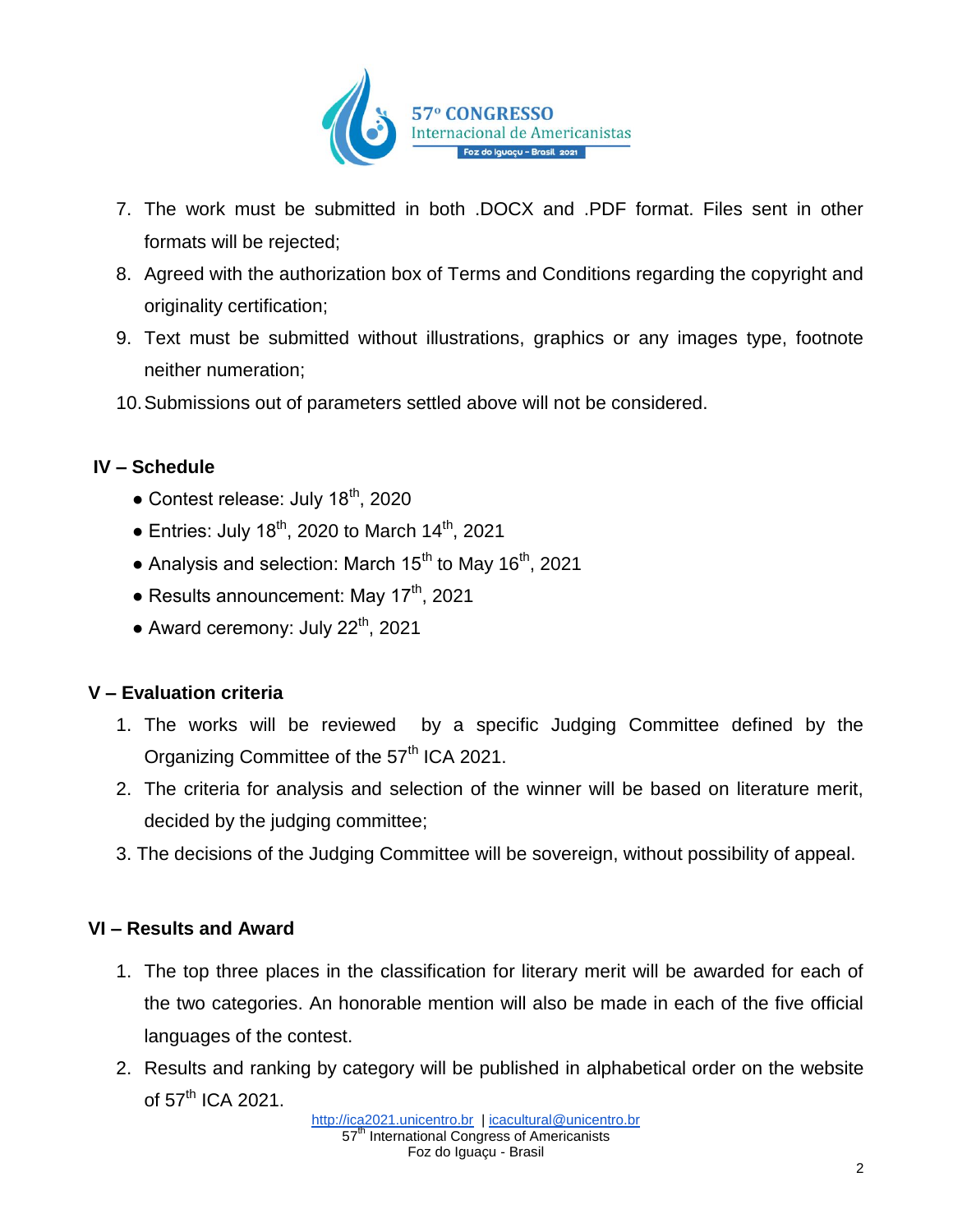

- 3. After publication, the authors of the works chosen in the top three positions in each category, as well as those who received honorable mentions, will be contacted by email after the publication of the results in order to organize participation in the award ceremony of the contest;
- 4. The award ceremony will take place during  $57<sup>th</sup>$  ICA, 2021;
- 5. The place and time of the award ceremony will be communicated to all participants prior to the final date of registration for the contest;
- 6. The top three participants of each category of the contest will receive two invitations to the award ceremony. The Organizing Committee is not responsible for any other expenses regarding the event participation;
- 7. Optionally, selected writers could send a 3 minutes video reading part of the literary work and/or telling how the creative process and inspiration was at e-mail [icacultural@unicentro.edu.br](mailto:icacultural@unicentro.edu.br)
- 8. Technical details as well as deadline of video (opcional) will be communicated along with results of the contest;
- 9. A certificate will be awarded to all participants in this contest.

#### **VII - Disseminations of Works**

- 1. The mere inscription in the contest implies the provision of agreement by each participant to transfer the copyright of photography productions made for use at internet, intranet, videos, folders, photos, presentations, books, expositions, posters, newspapers among others communication and divulgation medium, without any obligation for  $57<sup>th</sup>$  ICA 2021;
- 2. The wide dissemination of awarded works is foreseen, with the duly communication of the authors, in different means of electronic or physical promotion to be used by the 57th ICA 2021;
- 3. The awarded works and honorable mentions will be published in book format;